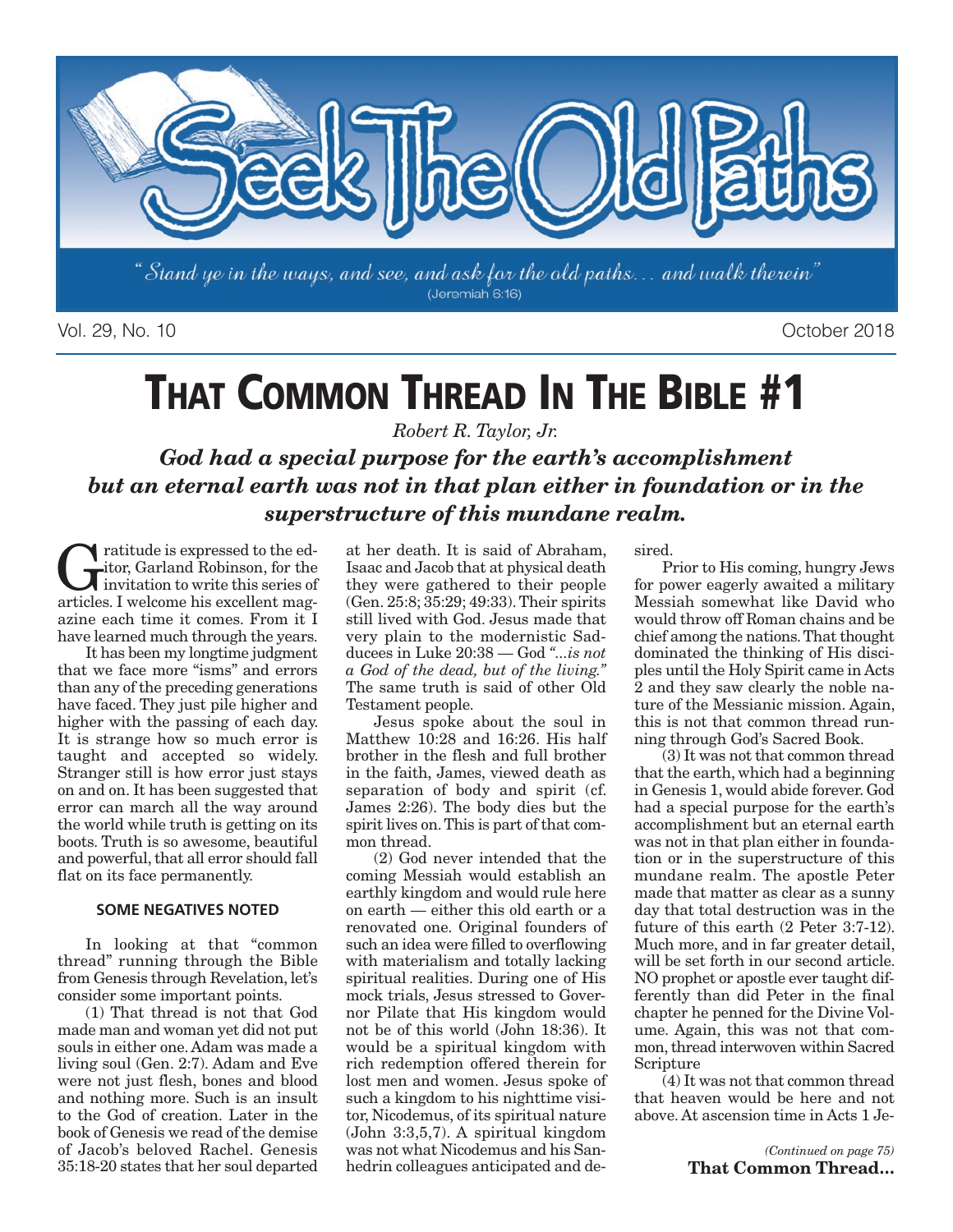

Feaven is God's dwelling place<br>from which He speaks (cf.<br>Mark 1:11). Jesus taught us to<br>pray "our Esther which art in heaven" from which He speaks (cf. Mark 1:11). Jesus taught us to pray *"our Father which art in heaven"* (Luke 11:2). We are to rejoice and be exceeding glad because our reward is great "in heaven," not on the earth (Matt. 5:12). Jesus can never be a priest on earth (cf. Zech. 6:12-13; Heb. 8:1-4). He can never be a king on earth (Jer. 22:28-30; Matt. 1:11-12). Heaven is always UP, never BELOW (Mark 16:19).

There are those who will take God off His throne in heaven and bring Him down to earth and subject Him to reside on His footstool — a physical earth. Advocates of the "renewed earth" doctrine tell us that heaven and earth will become one and the same; i.e. at the Lord's second coming, heaven comes down to earth and joins with it to be "heaven on earth." The Bible doesn't teach this doctrine (cf. Acts 7:49; Isa. 66:1; Psa. 45:6).

Jesus revealed to the apostle John, *"To him that overcometh will I grant to sit with me in my throne, even as I also overcame, and am set down with my Father in his throne"* (Rev. 3:21). Where is the Lord's throne upon which He now sits and rules? Where did Jesus go to sit on His throne? That's where we will go. The Scriptures are clear. He ascended up into heaven (leaving the earth) and sat down on His throne at God's right hand. *"So then after the Lord had spoken unto them, he was received up into heaven, and sat on the right hand of God"* (Mark 16:19; Acts 1:2; Heb. 1:2- 3; 10:12). John saw a *"throne was set in heaven, and one sat on the throne"* (Rev. 4:2). *"The LORD is in his holy temple, the LORD'S throne is in heaven"* (Psalm 11:4; 1 Kings 22:19; 2 Chron. 18:18; Matt. 5:34; 23:22; Rev. 16:17).

Man is condemned when he perverts the Scriptures in any respect (cf. Acts 13:10; Gal. 1:7). That's certainly true when he pulls God and Christ off their throne in heaven and has them to dwell on the earth with the redeemed. The righteous "go" to live eternally with God and Christ in heaven (John 14:1-3; 1 Thess. 4:16- 17). But, renewed physical earth advocates have God and Christ leaving their throne in heaven and coming down to earth to live with man! This doctrine destroys the one hope we have and read about in Ephesians 4:4. A Christian's hope is far removed from this earth. Our hope is to be with God in heaven for eternity.

Regarding our hope, look at the Holy Spirit's words in Hebrews 6. This chapter describes Christians who remain stedfast and do not surrender to the temptations of this world. Some of the brethren in the first century were leaving the Lord's church and going back into Judaism to live under the law of Moses. They were abandoning the Lord and returning to a system that could not save. There's only one way to heaven and those who reject it can't be saved. The way to heaven is in the church of Christ. Those who obey the Gospel are added to the church (Acts 2:47). The church is the Lord's body (Eph. 1:22-23; Col. 1:18). He is the savior of it (Eph. 5:23).

While exhorting Christians to remain faithful, Hebrews 6:7-8 reminds us that the earth *"...which beareth thorns and briers is rejected, and is nigh unto cursing; whose end is to be burned."* It's the same end of the earth described in 2 Peter 3:7-12. It's the end that is *"...reserved unto fire against the day of judgment and perdition of ungodly men"* (v.7). At the Lord's second coming *"...the heavens shall pass away with a great noise, and the elements shall melt with fervent heat, the earth also and the works that are therein shall be burned up"* (v.10). The entire earth will be "dissolved" (v.11). *"...Wherein the heavens being on fire shall be dissolved, and the elements shall melt with fervent heat"* (v.12). Jesus plainly said, *"Heaven and earth shall pass away"* (Matt. 24:35).

Knowing that the earth and all the works in it are going to be burned up, dissolved, melted, gone; of those who remain stedfast in the Lord, Hebrews 6:9 says *"But, beloved, we are persuaded better things of you, and things which accompany salvation."* Though the earth passes away (cf. Heb. 6:6; Matt. 24:35), those who have *"patiently endured"* have *"the full assurance of hope unto the end"* (Heb. 6:15,11). The faithful *"...have a strong consolation* (encouragement, solace, comfort), *who have fled for refuse to lay hold upon the hope set before us: Which hope we have as an anchor of the soul, both sure and stedfast, and which entereth into that within the veil; Whither the forerunner is for us entered, even Jesus..."* (Heb. 6:18- 20). As a ship's anchor holds it fast, a Christian's hope is both sure and stedfast. Storms of life and persecution may rage, but our hope to live with God in heaven never falters. It holds us firm because God promised it and He cannot lie (Heb. 6:18). Socrates is credited with saying, "to ground hope on a false assumption, is like trusting in a weak anchor."

Hebrews 6:19 assures us that Jesus entered "within the veil" with His own blood as an atoning sacrifice for the sins of mankind. Where is the "veil" into which He entered? It's in heaven of course! It's not on earth! Read heaven's words: *"Neither by the blood of goats and calves, but by his own blood he entered in once into the holy place, having obtained eternal redemption for us"* (Heb. 9:12). *"For Christ is not entered into the holy places made with hands, which are the figures of the true; but into heaven itself, now to appear in the presence of God for us"* (Heb. 9:24).

Jesus not only entered within the veil (the holy of holies in heaven) as a sacrifice for man (Mark 10:45), but He entered that eternal place as a "forerunner" for us — the redeemed, the saved (Heb. 6:20). He went into heaven "for us" — on our behalf. A forerunner is one who goes before others, ahead of others, in advance of those who will follow. The idea presented is that of a scout who goes ahead of those who are following behind him. Again, the Scriptures are clear. Jesus went into heaven, ahead of the redeemed. This is the theme, the continuity, that runs throughout the Bible and matches in perfect detail in both Old and New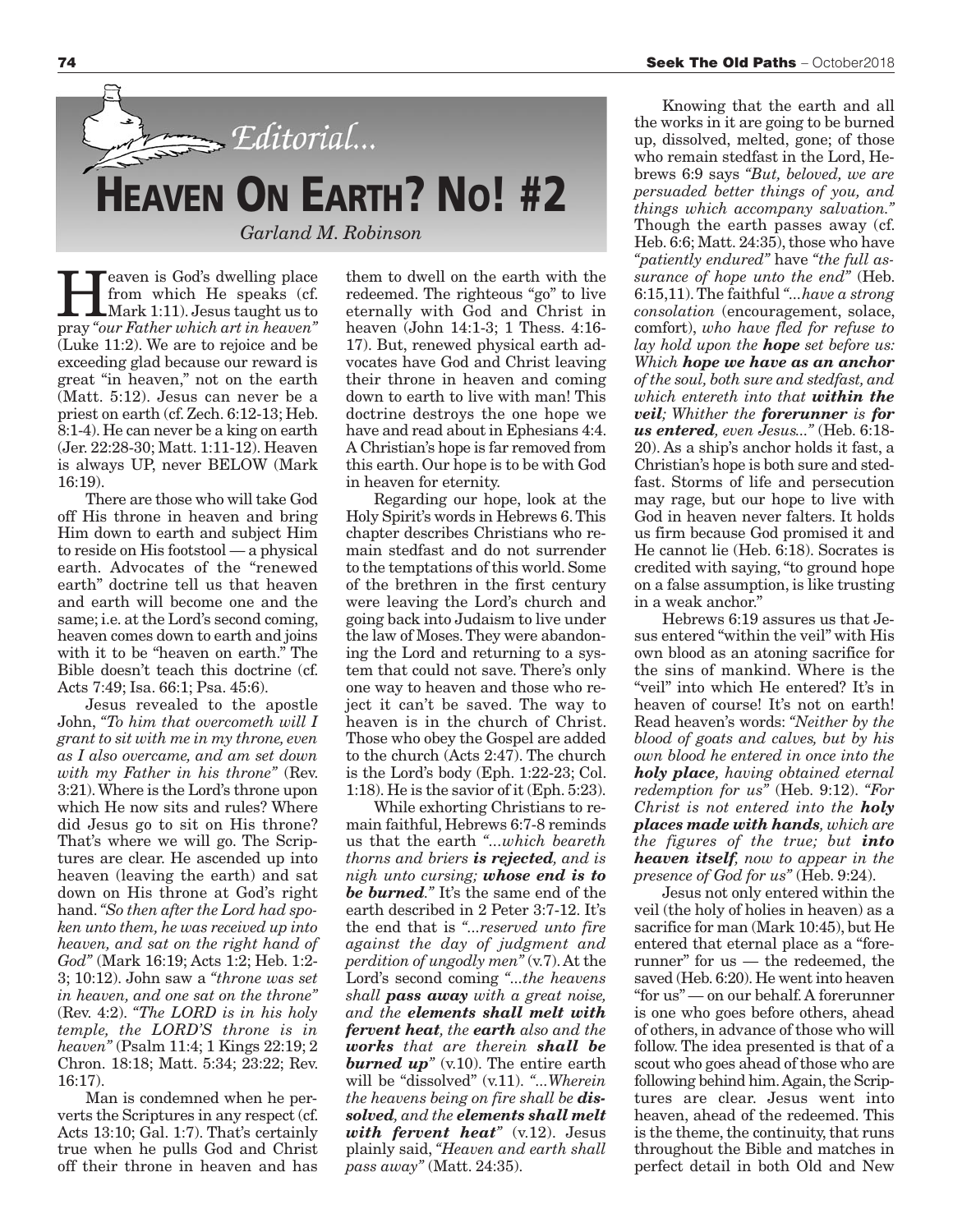Testaments. Jesus told the apostles, and all the saints of God, *"...I go to prepare a place for you. And if I go and prepare a place for you, I will come again, and receive you unto myself; that where I am, there ye may be also"* (John 14:2-3). You can't get Jesus coming to live with man on the earth out of that. We go to Him. He does not come to us! If so, then I guess that makes us the forerunner for Him so that He follows us. Sorry "renewed earth" advocates, you're doctrine goes down in flames. That's tragic indeed. It would be far better to go up to heaven. We hope you will learn the Scriptures and heed them before it's too late. The Lord loves your soul and we love your soul too.

#### **CONTRIBUTIONS**

| Jack & Sarah Webb \$120                                                  |  |
|--------------------------------------------------------------------------|--|
|                                                                          |  |
|                                                                          |  |
|                                                                          |  |
|                                                                          |  |
| Wood C/C, Woodbury, TN \$50                                              |  |
|                                                                          |  |
| Ronnie & Melissa McDaniel \$150                                          |  |
|                                                                          |  |
| Marvin & Tamera Hudson\$50                                               |  |
|                                                                          |  |
|                                                                          |  |
|                                                                          |  |
| C/C at Friendship, Stout, OH\$500                                        |  |
|                                                                          |  |
| Baker C/C, Baker, FL\$25                                                 |  |
|                                                                          |  |
|                                                                          |  |
| Clark Dyer (In memory of my wife                                         |  |
| Lori Dyer and her aunt                                                   |  |
| Sharon Higginson)\$100                                                   |  |
|                                                                          |  |
|                                                                          |  |
| Paul & Gwenette Spears                                                   |  |
| (in memory of Larry Lowe, Fred Beavers,                                  |  |
|                                                                          |  |
|                                                                          |  |
| Dawn Carter Cornelius &                                                  |  |
| Deborah Hudson Cook) \$200                                               |  |
|                                                                          |  |
|                                                                          |  |
|                                                                          |  |
| Arlington C/C, McMinnville, TN\$50<br>Neely's Bend C/C, Madison, TN\$100 |  |
| Sequatchie Valley C/C, Pikeville, TN\$250                                |  |
| Bradford C/C, Bradford, TN \$50                                          |  |
| Wood C/C, Woodbury, TN \$50                                              |  |
|                                                                          |  |
| Harry Lee & Janet Barnes                                                 |  |
|                                                                          |  |
| (in memory of Grady George)  \$25                                        |  |
|                                                                          |  |
| Daniel Baumgardner\$50                                                   |  |
| Arlington C/C, McMinnville, TN\$50                                       |  |
|                                                                          |  |
| Beginning Balance\$5,404.80                                              |  |
| Contributions\$2,756.00<br>Debits                                        |  |
|                                                                          |  |
|                                                                          |  |

#### **That Common Thread…** *(Continued from page 73)*

sus did not say their apostolic reward would be a renovated earth for eternity. The reason He did not is because there is not a syllable of truth in that allegation. This is closely kin to Jehovah's Witness Doctrine since Russell and Rutherford taught it in the late 1800s. This harmful ism teaches that only 144,000 will be in heaven and the remainder will live eternally on a renovated earth. Who would have ever thought that some of our brethren would accept and teach this damnable error? Jesus went UP at this time as per Acts 1:9-11. He was lifted UP into heaven as per Mark 16:18-20. Subsequent to final judgment He will take His redeemed UP into heaven, into that very realm He has been preparing (John 14:1-6). He had come "from" heaven, remained on earth for 33 years and then went back "to" heaven, Jehovah's residing place. In His long intercessory prayer in John 17, He desired for his disciples to be with Him in that eternal realm of glory (John 17:24). This will be in heaven and not on a renovated earth which has already been destroyed according to Peter in his final chapter (2 Peter 3:7- 12). This is what a precious hymn has taught for generations, *"How Beautiful Heaven Must Be."* How excellent and elegant are its various sentiments! This hymn composer, Mrs. A. S. Bridgewater, surely did not have a renovated earth in her literary heart. Neither did A. P. Bland who set it to majestic music. It is one of my favorite hymns relative to the home of the soul. Again, the focus is on earthly destruction and on heavenly reality which is ABOVE and not BELOW. This, too, is not that common thread in God's Sacred Scriptures.

(5) That thread is not heaven as a boring place as the wealthy Ted Turner once described heaven. "Who would want to go to a place where boredom reigns," he asked? With glaring blasphemy in every Turner syllable, Turner said he desired hell; he looked forward to going to hell. Unless he obeys truth and dies in the Lord, then he is on a speeding roller coaster rapidly headed to eternal *Gehenna.* He fits into hell's population. His vast wealth will not buy him a place on Christ's right hand come final judg-

ment. One second in *Gehenna* will find his weeping and wailing a far different sentiment! As an unbeliever he will suffer *Hadean* torment prior to judgment. Again, this is not that common thread of the Bible.

(6) It is not that common thread which Universalism teaches — that all will be saved and not one person will be lost in eternal *Gehenna.* Some years ago I read in a national magazine a rather lengthy article the gist of which was that no population will burn in hell. Regardless of how wicked a vain person has been, he will not spend one second in hell. He stated in said article that mass murderers such as Hitler, Stalin, Mussolini and all Chinese Communists who have slain countless millions and all current dictators who murder all who get in their way are heaven bound — not outer darkness, not the lake of fire and brimstone and not the second death about which John the apostle taught in his apostolic writings. Before writing this damnable article, he should have read Matthew 25:30,46; Mark 9:44,46,48; Revelation 21:8 and Revelation 22:15. This is not that common thread set forth in God's Book Divine.

(7) That thread is not like the Catholicism called *Purgatory* which teaches temporary punishment subsequent to physical demise. Duped Catholics have paid vast sums of money into Catholic coffers to get loved ones out of *Purgatory.* My late and beloved wife Irene, once worked for a very successful and wealthy lawyer. He was a very devoted Roman Catholic. He went to mass daily even if the Governor summoned him to the hill on government business. He would tell Irene that if the Governor called, "Tell him I WILL be there AF-TER mass." He told Irene time and time again that he was paying vast sums of money to get one of his grandfathers out of purgatory. He must have been quite reckless prior to death. This is one of many damnable doctrines taught by Roman Catholicism swallowed blindly by multiplied millions. How very sad! This is not that common thread running through the Bible.

(8) That common thread definitely is not a realm of fleshly indulgence with each man supplied with 72 virgins. Islam says it will be this way. The Bible teaches that heaven will be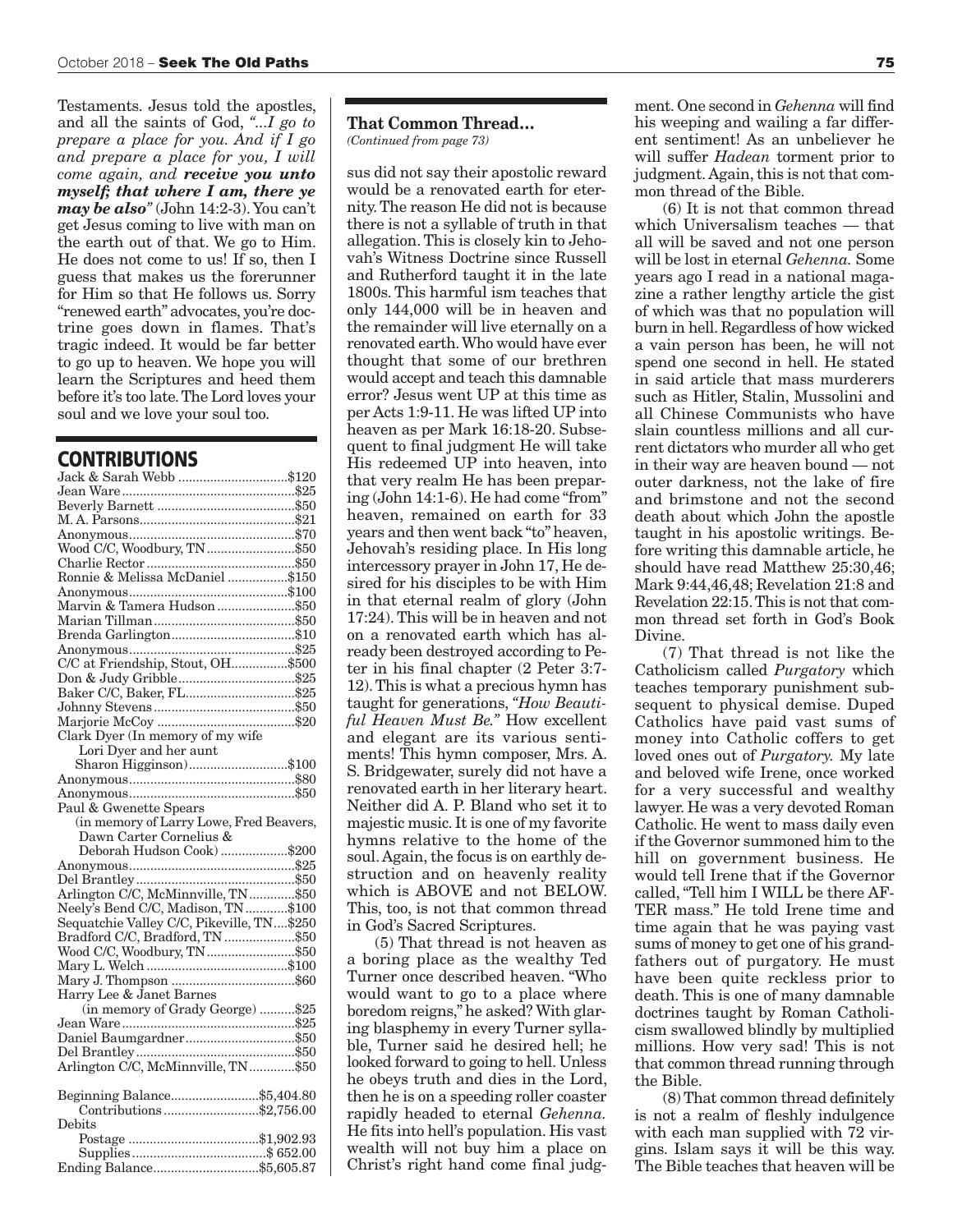a spiritual realm where fleshy lusts will be nonexistent. Such Islamic concepts leave Sodom and Gomorrah rather tame in what they did in the ancient past. If Islam had existed in Genesis 19, it could have had a heyday in these twin cities of corruption.

In this life, both men and women are instructed to marry eligible people to keep far away from fornication (1 Cor. 7). Jesus taught skeptical Sadducees that marriage will not be part of Heaven's environment (Matt. 22:29- 30). Islamic teaching is not that common thread running through the Bible.

(9) That common thread is not the A.D. 70 doctrine. There are those who think and teach that A.D. 70 is the most important date in the Bible. Jesus Christ in Matthew 24, Mark 13 and Luke 21, said some things about the destruction of Jerusalem by Titus and his Roman army in A.D. 70. But He did not teach what Max King, his father-in-law, C. D. Beagle, began to teach some fifty or more years ago. It began to surface here in the South at the Freed-Hardeman Lectures in the early 1970s. Both of these men were preachers in the Ohio Valley. Shortly after it surfaced here in Tennessee, I met with Max while I was in a Gospel meeting in the Valley. Max drove down from Warren, Ohio, to Clarington and we discussed his doctrine almost a full day. I had met C. D. Beagle in the 1950s when he attended the first meeting I held in the Ohio Valley. I was unable to make a dent in his new doctrine. Max and his father-in-law made A.D. 70 a vastly important date, far, Far, FAR more than does the Bible. Max told me in our face-to-face meeting that the second coming, the resurrection from death, the final judgment, that the power came then and people entered heaven then. That doctrine has spread into more than half the states. Many others tried to get Max out of this harmful error inclusive of Ohio Valley preachers, brother Guy N. Woods and brother Gus Nichols at the F-HC Lectures. Later, brother Nichols had a debate with him at Warren, Ohio. Assuredly, this is not that common thread running through God's Book, the Bible.

Seriously, how could any knowledgeable, sincere Bible student think for a moment that this common thread involved a Roman General and his army of some 60,000 destroying a wicked and rebellious city is the gist of Sacred Scripture? No Old Testament prophet ever taught such by predictive prophecy. Jesus Christ never taught it. None of His apostles and early disciples ever taught it. Sound and solid saints the past 2,000 years have not taught it. Such is an inexcusable insult to the whole army of great preachers and defenders of the faith once delivered to the saints (Jude 3). Rome and a rebellious city form NO part of that common thread in the Bible.

The second and final article on this topic will be more positive than the current article has been. I will base much of my material from a serious study of 2 Peter 3.

> *PO Box 464 Ripley, TN 38063*

## **"THE NEW HEAVENS AND THE NEW EARTH" #2**

*Gary McDade* 

### *Only in the fictional writing of materialists are we introduced to rocks and dirt and plants and animals needing redemption and being capable of redemption through the shed blood of Jesus Christ.*

#### **ISAIAH'S USE OF THE WORD "EARTH"**

**A**n understanding of Isaiah's use<br>of the word "earth" is necessary<br>the promise of "the now begyons and of the word "earth" is necessary the promise of "the new heavens and the new earth." For example, in Isaiah chapter 24 he says, *"Behold, the Lord maketh the earth empty, and maketh it waste, and turneth it upside down, and scattereth abroad the inhabitants thereof."* When Isaiah speaks of the earth he means the "inhabitants" of the earth. The earth does not have soul and spirit like the "inhabitants" do. Isaiah 24:4-6 mentions "the earth mourneth," meaning the "inhabitants" mourn: *"The earth mourneth and fadeth away, the world languisheth and fadeth away, the haughty people*

*of the earth do languish. The earth also is defiled under the inhabitants thereof; because they have transgressed the laws, changed the ordinance, broken the everlasting covenant. Therefore hath the curse devoured the earth, and they that dwell therein are desolate: therefore the inhabitants of the earth are burned, and few men left."*

Those known as "materialists" inject into passages like this (Isa. 24) the earth having identical qualities the inhabitants of the earth have. When Isaiah says, *"The earth also is defiled ... Therefore hath the curse devoured the earth"* he means the inhabitants of the earth because the earth cannot literally mourn, languish, transgress God's laws, change the ordinance, or break the everlasting covenant, but people can. The peo-

ple, the Israelites, had transgressed the law of Moses (God's law). They had changed God's ordinances. They had broken God's everlasting covenant, violating the very concept of a "covenant" and were going to be judged by God. A hundred years later, standing at the precipice of the Babylonian Captivity, Jeremiah made the same point, *"Behold, the days come, saith the Lord, that I will make a new covenant with the house of Israel, and with the house of Judah: Not according to the covenant that I made with their fathers in the day that I took them by the hand to bring them out of the land of Egypt; which my covenant they brake, although I was an husband unto them, saith the Lord: But this shall be the covenant that I will make with the house of Israel; After*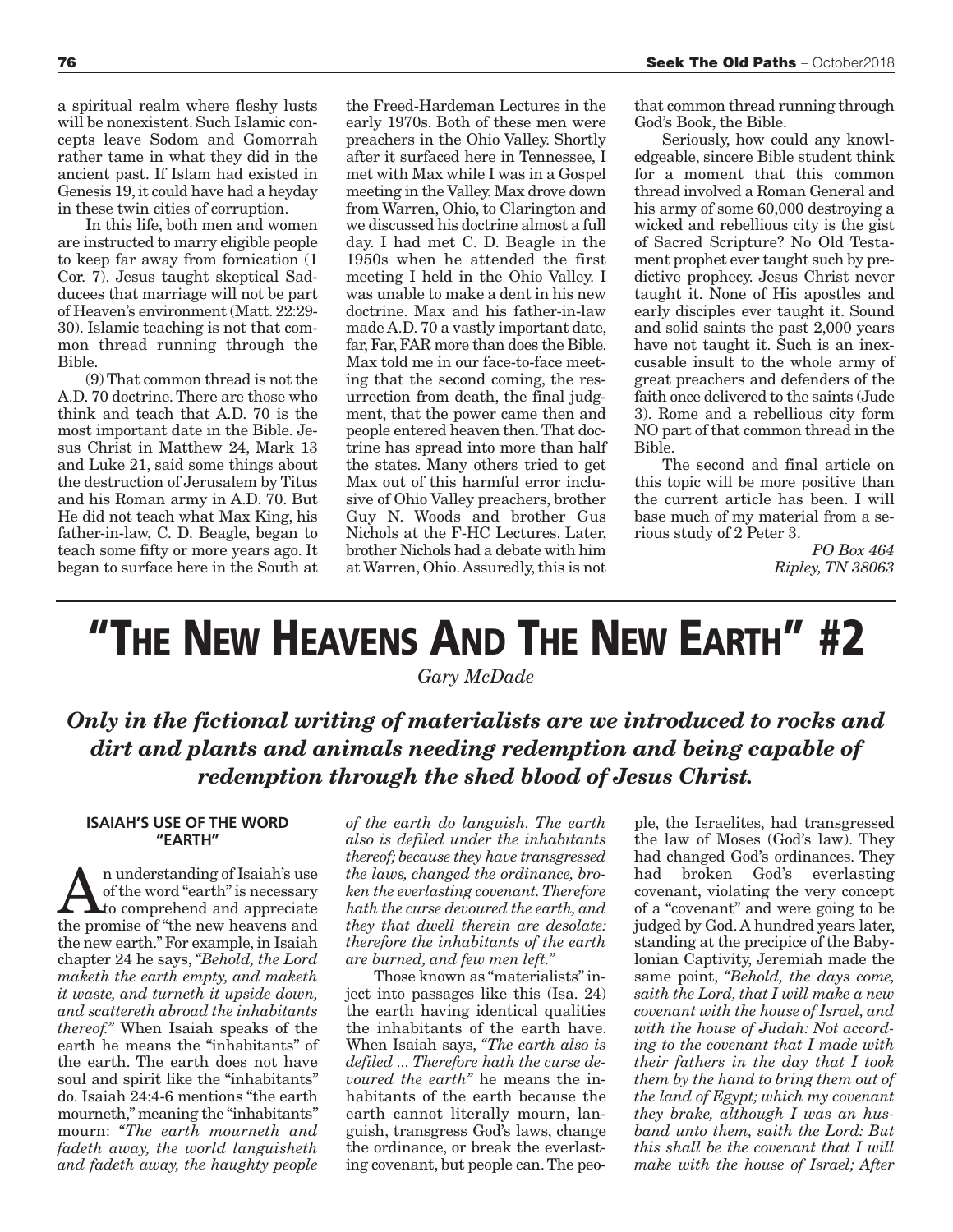*those days, saith the Lord, I will put my law in their inward parts, and write it in their hearts; and will be their God, and they shall be my people"* (Jer. 31:31-33). When Jeremiah prophesied, *"O earth, earth, earth, hear the word of the Lord,"* he was not speaking to rocks and dirt, but to people with ears capable of understanding what he was talking about. Jeremiah was prophesying of an entirely new order, what Isaiah called, "the new heavens and the new earth."

The position of the "materialists" on the meaning of the "earth" was notoriously advanced by John Calvin (1509-1564) from Calvin's commentary on Romans 8:18-25, that the creation refers not to humanity but to the physical earth. The context supports the former and not the latter. Romans 8:18 speaks of "the glory that is to be revealed in us," i.e. Christians, as we endure suffering. Verse 19, tells of the hope of the Christian as he/she awaits "the manifestation of the sons of God." Verse 20, shows that before we became Christians we were subject to vanity or emptiness in order that we might seek out the hope of salvation. Verse 21, has the Christian's hope of ultimate delivery from the bondage of corruption or sin. Verse 22, reaches out to all of humanity's need for the salvation in Christ. Verse 23, identifies the Christians with all of humanity's need for the redemption that is in Christ. And, verses 24 and 25, comfort Christians in suffering by urging them to live in hope of eternal life in Christ. The key word in the text is *ktiseos* or *ktisis* found four times in this text meaning creation or that which is created, created beings, creatures. *Ktisis* is found also in Mark 16:15 where Jesus commanded, "Go ye into all the world, and preach the Gospel to every creature [*ktisei*]." Further, *ktisis* is found in 2 Corinthians 5:17 where Paul says, "Therefore if any man be in Christ, he is a new creature [*ktisis*] old things are passed away; behold, all things are become new."

Only in the fictional writing of materialists are we introduced to rocks and dirt and plants and animals needing redemption and being capable of redemption through the shed blood of Jesus Christ. Peter wrote, *"Forasmuch as ye know that ye were not redeemed with corruptible things, as silver and gold, from your vain con-*

*versation received by tradition from your fathers; but with the precious blood of Christ, as of a lamb without blemish and without spot"* (1 Peter 1:18-19). The writer of Hebrews explains, *"But we see Jesus, who was made a little lower than the angels for the suffering of death, crowned with glory and honor; that he by the grace of God should taste death for every man. For it became him, for whom are all things, and by whom are all things, in bringing many sons unto glory, to make the captain of their salvation perfect through sufferings. ... Wherefore in all things it behoved him to be made like unto his brethren, that he might be a merciful and faithful high priest in things pertaining to God, to make reconciliation for the sins of the people"* (Heb. 2:9-10,17). The material earth has not sinned and does not stand in need of redemption. Jesus tasted death for every *man,* not the physical earth.

One of the most respected commentaries on Isaiah in the brotherhood was written by Homer Hailey. After concluding his comments in an appendix to the book he devoted special attention to "the new heavens and the new earth." He said, "We conclude that while Isaiah's new heavens and new earth are the present order under Christ (65:17), which followed the passing of the old heathen systems (34:3-4) and the Jewish order (51:6,16), the new heavens and new earth of Peter [2 Peter 3:10-14] and John [Revelation 20-21] are the eternal arrangement of God beyond the judgment. In neither of the new orders — the one prophesied by Isaiah and the one prophesied by the apostles is there a place for a millennial reign of Christ on earth, for modern-day concepts of a 'new planet earth,' or for a utopian 'world of tomorrow.' Such theories are figments of man's imagination, illusions of error bereft of all truth" (p.539).

#### **INSPIRATION FORSAKEN FOR IMAGINATION**

By the inspiration of the living God, the apostle Paul instructed Timothy, and by extension and intention every faithful evangelist that comes along as long as the world stands, to *"charge some that they teach no other doctrine"* (1 Tim. 1:3). Some are teaching "other doctrines" on "the new heav-

ens and the new earth" and are close kin to the Epicureans and Stoics at Mar's Hill in Paul's day who *"spent their time in nothing else, but either to tell, or to hear some new thing"* (Acts 17:21).

One source of infatuation today is a book called *Heaven* written by a denominational preacher **Randy Alcorn**. And, from the beginning of it he urges his readers on "the importance of using our imagination" (p.16). His philosophy about this is "we must begin by reasoning from God's revealed truth. But that reasoning will call upon us to use our Scripture-enhanced imagination" (p.22). This is under the heading of "Fueling Our Imagination." In his book he fuels his imagination with the fictional writings of C. S. Lewis (no less than 27 times), and many others, right along with the Scriptures. (See Alcorn's explanation of animals in heaven, and they speak just like humans, p.404).

One congregation in Middle Tennessee began the year (2018) with a 4-part sermon series taken directly from Randy Alcorn's book, *Heaven.* Additional lessons have followed recommending "first and foremost" Randy Alcorn's, *Heaven,* stating it is "fascinating," "exciting," and "extremely beneficial" in teaching about heaven. The congregation there is now responsible for teaching this false doctrine from its pulpit and advancing it on the World Wide Web via their website where these lessons may be [viewed at www.woodburychur](http://www.woodburychurchofchrist.org/content.cfm?id=213&start_row=31&total_count=757&category=All&speaker=All&series=All&sort=0)chofChrist.org.

The apostle John concluded the Bible with his book which closes with a picture of heaven and a solemn warning, *"For I testify unto every man that heareth the words of the prophecy of this book, If any man shall add unto these things, God shall add unto him the plagues that are written in this book: And if any man shall take away from the words of the book of this prophecy, God shall take away his part out of the book of life, and out of the holy city, and from the things which are written in this book"* (Rev. 22:18- 19). This Scripture has been violated by Randy Alcorn and all those parroting his materialistic dogmas.

> *3210 Parker Lane Chattanooga, TN 37419*

**PLEASE SEND US YOUR CHANGE OF ADDRESS**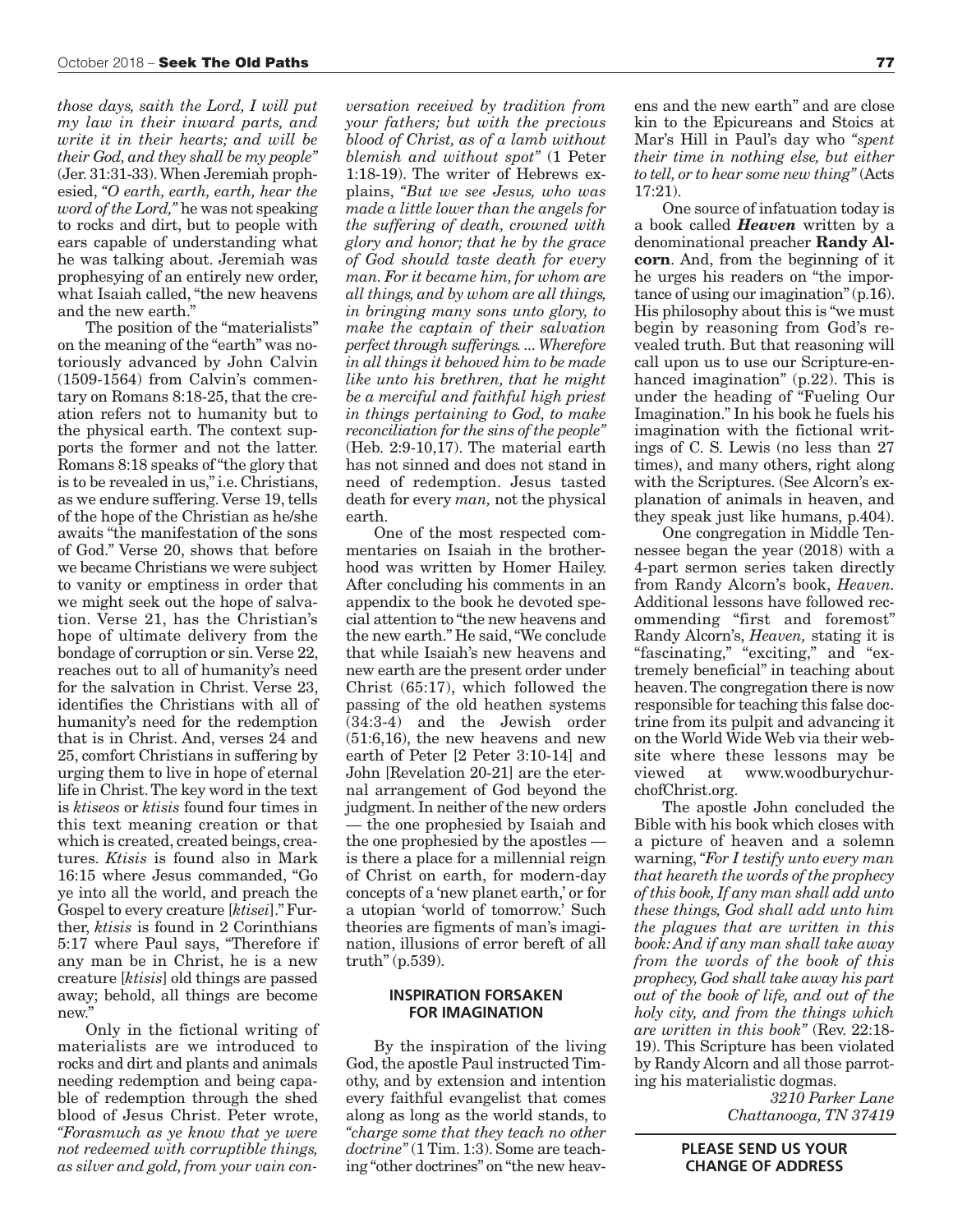## **DANGERS OF MODERN TRANSLATIONS #4 (ENGLISH STANDARD VERSION)**

In my study of the ESV, I have<br>learned it is a "light revision" of<br>the notorious Revised Standard<br>Version. By putting them side by side, n my study of the ESV, I have learned it is a "light revision" of the notorious Revised Standard one can see the great similarity between the two. In fact, in most places there is no difference at all. I believe this point is generally unknown among many in the Lord's church who have "latched on" to this modern translation. We note here, to their credit, they did change "young woman" to "virgin" in Isaiah 7:14.

As we have emphasized in previous articles, there are two dangerous issues in connection with modern translations generally: (1) Modern translations, as a rule, do not use the text-base used by the KJV. (The KJV uses the Received Text for the New Testament and the Masoretic Hebrew text for the Old Testament.) (2) Modern translations that have attained any notoriety use for their translation technique a "dynamic equivalency" technique instead of a "verbal and formal" technique. See my previous articles for a full discussion of this: seektheoldpaths.com/pdf/HowWeGotTheBi ble.pdf

Although in the preface of the ESV the claim is made that the ESV is in harmony with the "Tyndale-King James legacy," upon close examination this is a claim that cannot be substantiated.

(1) The Textus Receptus (Received Text) was used as the textual basis for translation in the New Testament by the KJV. The text base of the ESV in the New Testament was the modern UBS 4th edition/Nestle-Aland 27th edition Greek Text (this is a faulty text base).

(2) The Hebrew Masoretic Text was used by the KJV for Old Testament translation. The ESV used the Dead Sea Scrolls, the Septuagint, the Samaritan Pentateuch...and other sources for Old Testament translation purposes. (See the preface of the ESV). They used these spurious sources to modify the Hebrew text which underlies the KJV.

(3) The KJV used italics to indi-

*Randy Kea*

cate when a word was not represented in the original text but was demanded by syntax, grammatical structure, etc. The ESV has no use of italics like this whatsoever.

(4) Here are a few of some other serious issues with the ESV:

a) In John 7:53-8:11 and Mark 16:9-20, brackets are used and footnotes that cast serious doubt on the integrity of these whole sections of the Word of God.

b) "Only begotten" is deleted from these precious passages: John 1:14,18; 3:16-18; 4:9. The original word for only begotten is *monogenes.* The unparalleled linguists of the KJV rendered this word as "only begotten." The ASV (American Standard Version), the NASV (New American Standard Version), and the NKJV (New King James Version) all retain the words "only begotten" as the correct translation of this word. The ESV along with the RSV (Revised Standard Version), TEV (Today's English Version), and the NIV (New International Version) have abandoned "only begotten" as the correct translation. To remove "only begotten" from these passages is an attack on the virgin birth and deity of Christ. One of the best brief summaries of the cumulative evidence through the centuries concerning the truth of this matter that I've run across is found in a lecture by brother Robert Taylor entitled "Jesus, The Only Begotten Son" (Sixth Annual Firm Foundation Lectureship on John, 1989, pp 81-91).

c) Clearly, changing "regeneration" to "in the new world" has a premillenial slant in Matthew 19:28. The word "regeneration" is also found in Titus 3:5 where it refers to the period of the new birth which is the New Testament or Gospel period under which we now live.

d) Matthew 19:9. Changing the specific word "fornication" to "sexual immorality" which is generic and too inclusive and also leaving out the last phrase of Matthew 19:9 has far-reaching implications. The last phrase says, *"and whoso marrieth her which is put*

*away doth commit adultery."* Lasciviousness is a type of sexual immorality but it is not fornication. In other words, all fornication is sexual immorality, but not all sexual immorality is fornication.

e) By cross examining Matthew 5:17 and Ephesians 2:15, the ESV has Jesus and Paul contradicting each other with reference to the "abolishing" of the Old Testament Mosaical Law. The ESV says: "Do not think that I have come to *abolish* the Law or the Prophets; *I have not come to abolish* them but to fulfill them." The KJV says: "Think not that I am come to *destroy* the law, or the prophets: *I am not come to destroy,* but to fulfil." Now, consider also Ephesians 2:15: ESV: "by *abolishing* the law of commandments expressed in ordinances..." KJV: "Having *abolished* in his flesh the enmity, even the law of commandments..." The ESV has Jesus contradicting Paul in these passages (Matt. 5:17; Eph. 2:15) on the termination of the Mosaical system at the cross. One of the reasons Jesus came into the world was to "abolish" the Law of Moses. He did not come to "destroy" it, we still have it. We learn from it (Rom. 15:4). But Jesus did "abolish" it. He took it out of the way *"nailing it to his cross"* (Col.  $2:14$ ).

Other errors could be noted but these are enough to demonstrate that the ESV is not trustworthy.

We conclude by saying the ESV has the wrong text base in both testaments and translation issues with doctrinal consequences. We continue to urge all to stay with the accurate and reliable KJV.

> *1503 N. 30th Ave Humboldt, TN 38343*

A review of the ESV by Robert R. Taylor, Jr. is available at: "seektheoldpaths.com/pdf/ESV-Taylor.pdf"

How We Got the Bible (Jan-June 2018) by Randy Kea is available at: "seektheoldpaths.com/pdf/HowWeGotThe-Bible.pdf"

November's review of modern versions will be: "New King James Version."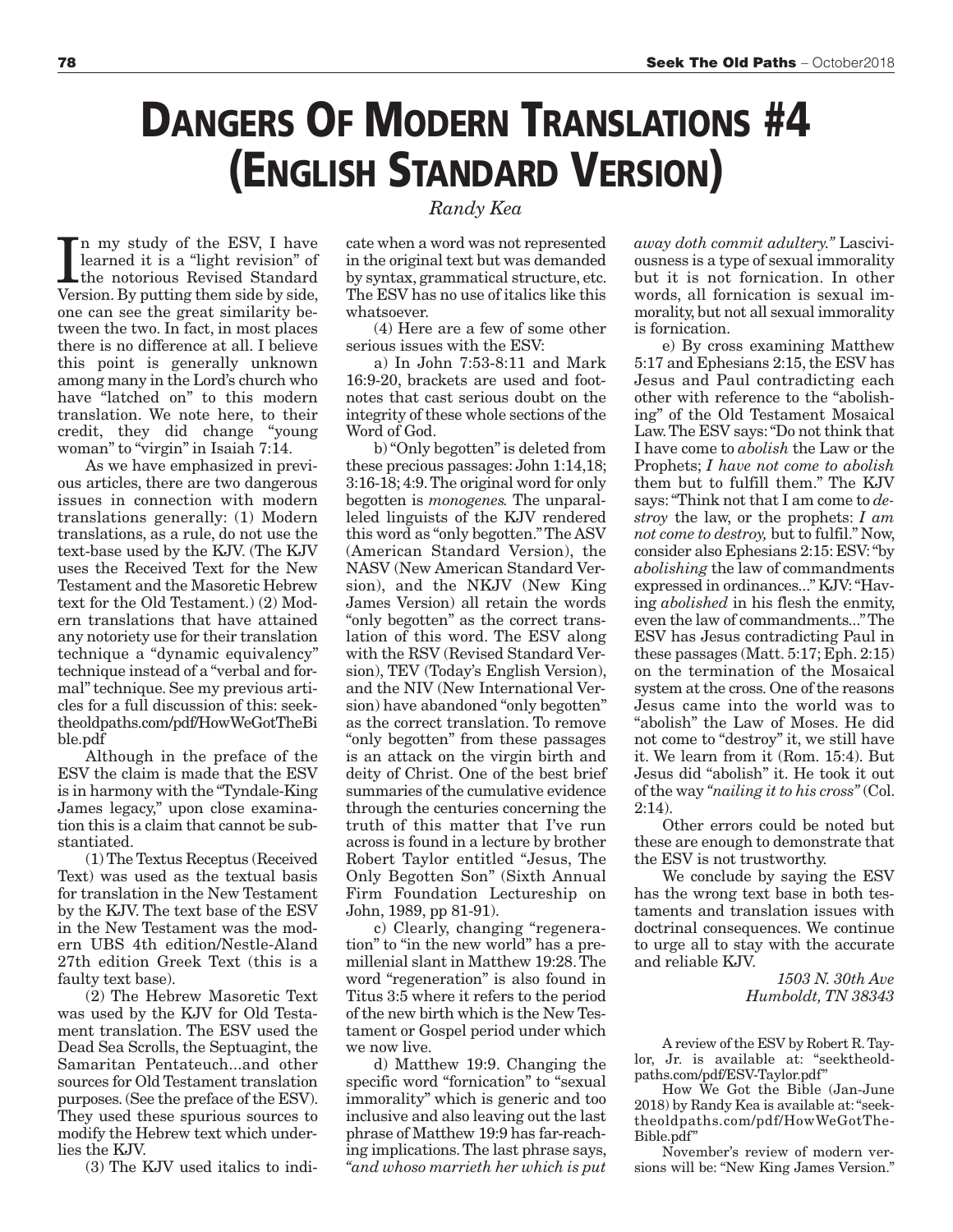### **THE PEACEFUL KINGDOM**

*Bill Boyd* 

### *If renewed earth advocates put their proof texts in context, they loose their continuity, but if they cling to their renewed earth system out of context, they loose their credibility.*

**A** t my side is a book from my fa-<br> *Second Coming,*" with a subtitle<br>
on the inside "*Will It Be Premillen*ther's library titled, *"Christ's* on the inside, *"Will It Be Premillennial?"* by David Brown. David Brown was co-author of the highly acclaimed *Jamieson, Fausset, and Brown Commentary on the Whole Bible.* In Brown's introductory remarks he says, "Premillennialism is no barren speculation — useless though true, and innocuous though false. It is a school of Scripture interpretation; it impinges upon and affects some of the most commanding points of the Christian faith; and, when suffered to work its unimpeded way, it stops not until it has pervaded with its own genius the entire system of one's theology, and the whole tone of his spiritual character..." Brown has much to say about the materialistic nature of the premillennial hope, and much of what he says applies equally to the renewed earth hope. Yet, strangely, the commentary of which he was a co-author will sometimes suggest or meekly allows for a materialistic renewed earth.

 "Renewed earth" advocates tell us that their own "school of Scripture interpretation" brings "continuity" to Bible teaching, but upon closer examination, their continuity breaks down into a string of proof texts out of context. Here is the dilemma for the renewed earth continuity school: If they put their proof texts in context, they loose their continuity, but if they cling to their renewed earth system out of context, they loose their credibility.

Consider Isaiah's description of "The Peaceful Kingdom" in Isaiah 11. Here is a portion of the prophecy from the King James Version: *"The wolf also shall dwell with the lamb, and the leopard shall lie down with the kid; and the calf and the young lion and the fatling together; and a little child shall lead them. And the cow and the bear shall feed; their young ones shall lie down together: and the lion shall eat straw like the ox. And*

*the sucking child shall play on the hole of the asp, and the weaned child shall put his hand on the cockatrice' den. They shall not hurt nor destroy in all my holy mountain: for the earth shall be full of the knowledge of the Lord, as the waters cover the sea"* (Isa. 11:6- 10).

Renewed earth advocates read this as a glimpse of a restored Eden in a renewed heaven and a renewed earth. It is true that Christ restores "spiritually" what was lost in Eden through sin, but does that mean he will renew the earth "materially?"

The old prophets are a challenge. Their themes go from the sublime to the horrific, but their language is beautiful. They preached in poetry. It can be difficult to know if they are speaking of their own time, or of a time to come. As with the Ethiopian in his chariot we ask, *"Of whom speaketh the prophet this? Of himself, or of some other man"* (Acts 8:34)?

The following are three keys that unlock the true beauty of Isaiah's peaceful kingdom.

The **first key** is in the passage itself. The peaceful kingdom is in *"my holy mountain"* (Isa. 11:10). This is not the first time we read of the holy mountain in Isaiah. In Isaiah 2:2-4 the prophet said: *"It shall come to pass in the last days, that the mountain of the LORD's house shall be established in the top of the mountains, and shall be exalted above the hills; and all nations shall flow unto it. And many people shall go and say, Come ye, and let us go up to the mountain of the Lord, to the house of the God of Jacob; and he will teach us of his ways, and we will walk in his paths: for out of Zion shall go forth the law, and the word of the Lord from Jerusalem. And he shall judge among the nations, and shall rebuke many people: and they shall beat their swords into plowshares, and their spears into pruninghooks: nation shall not lift up sword against nation, neither shall they learn war any more."*

In prophetic language, a mountain is a government, a kingdom. *"The mountain of the LORD's house"* is *"the kingdom of God."* It will be *"established in the top of the mountains, and shall be exalted above the hills"* because it will be greater than any earthly kingdom. It will begin in Jerusalem, and from there the Gospel will go into all the world, for *"out of Zion shall go forth the law"* (Isa. 2:3), and *"the earth shall be full of the knowledge of the Lord"* (Isa. 11:9). We are reminded of the great commission (Matt. 28:19-20; Mark 16:15-16; Luke 24:44-47). All of every nation who come to this holy mountain will come together in peace, *"...neither shall they learn war any more"* (Isa. 2:4). The peace is described as beating their swords into plowshares in Isaiah 2, and as a wolf dwelling with a lamb in Isaiah 11, but it is the same peace. This is the peace we enjoy with all of every nation "in the church" (Eph. 2:11-19). The mountain of Isaiah 2 is the mountain of Daniel 2:35 *("the stone that smote the image became a great mountain, and filled the whole earth")* and Daniel 2:44 *("in the days of these kings shall the God of heaven set up a kingdom, which shall never be destroyed: and the kingdom shall not be left to other people, but it shall break in pieces and consume all these kingdoms, and it shall stand for ever").* Isaiah spoke of the *"the last days"* in Isaiah 2:2. In Acts 2:36-37 Peter identified the *"last days"* as the time spoken of by Joel (Joel 2:28), and identified these last days with the new dispensation that began on Pentecost. The *"holy mountain"* in Isaiah 11:9 is *"the church"* of Acts 2:47.

The **second key** is the context. The prophecy begins and ends with the coming of the *"Branch"* from the *"root of Jesse"* (Isa. 11:1 and 11:10). It is prophetic poetry; it is not a literal *"root."* We speak of hair as having roots, but this is not about Jesse's receding hairline. We speak of teeth as